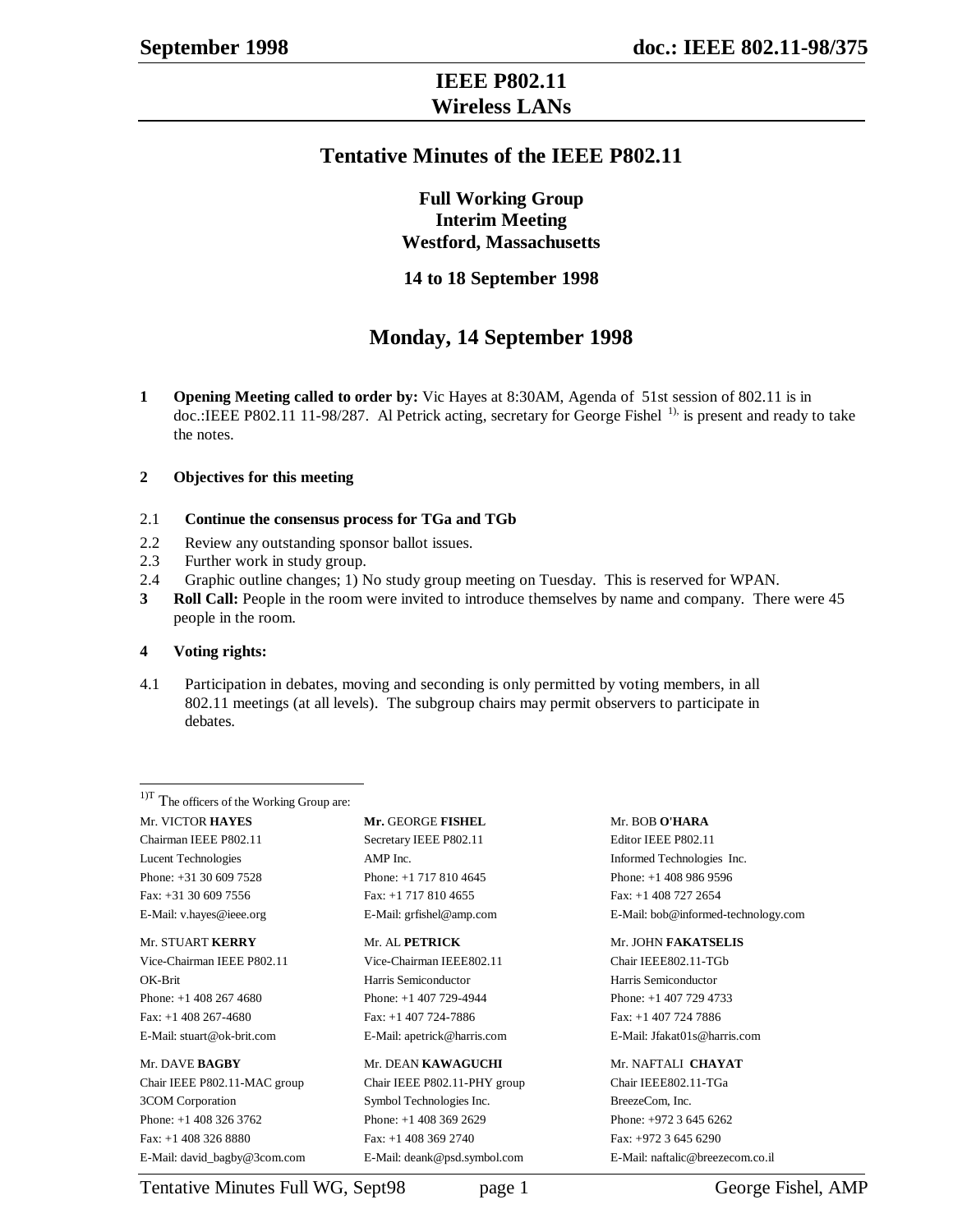- 4.2 Voting at the working group level is by voting members only. Chair may permit observers to participate in debate.
- 4.2.1 To become a voting member:
- 4.2.1.1 Participate in at least 2 out of 4 consecutive plenary meetings. Voting rights start at third meeting.
- 4.2.1.2 Participation in at least 75% in meetings, in the room

- One interim may be exchanged for a plenary

- Voting members will get a token to be used at votes
- 4.2.1.3 All members have voting rights at task group meetings
- 4.2.2 Voting rights can be maintained:
- 4.2.2.1 By participation in 2 plenary meetings within 4 consecutive plenary meetings
- 4.2.2.2 One interim may be substituted for a plenary
- 4.2.3 Voting rights may be lost:
- 4.2.3.1 After failing to pay the conference fee
- 4.2.3.2 After missing two out of three consecutive letter ballots
- 4.3 Current state of member status:
- 4.3.1 Voting members (98)
- 4.3.2 Aspiring voting members (xx)
- 4.3.3 Nearly voting members (xx)
- 4.4 Attendance List, Registration
- 4.4.1 Administration: The attendance list was circulated, Anil Sawalka supervising 75% attendance according to the attendance list is required to qualify for participating in the meeting as a whole, so make sure to sign the book. Copies of the attendance list are handed out before the end of each meeting.
- 4.4.1.1 Important for administration of voting rights that the attendance book is used properly.
- 4.4.1.2 Sign per meeting (morning, afternoon, evening). Do not sign ahead.
- 4.4.1.3 Place initials. Do not cross or underline. You must attend the session after signing.
- 4.4.1.4 Circle the letter corresponding to the meeting you attend when signing (F=full 802.11, P=PHY, M=MAC group).
- **5 Registration:** You pay full plenary costs if you attend more than  $\frac{1}{2}$  hour of any meetings for the week. The fee is \$300 on-site for plenary. However the fee for this session is \$141 for AV equipment, and banquet food. Payment will be handled at the front desk. Attendees not staying at the hotel will pay by credit card. Failure to pay causes loss of credit for voting rights.

### **6 Check E-mail addresses in the book:**

- 6.1 Some addresses have been struck, or have a \$-sign added to the right those received complaints from the reflector
- 6.2 Please strike your e-mail address if you do not use it If you do not disagree to receiving very long files, mark bulk e-mail with YES.
- **7 Logistics:** Paper document distribution is done using pigeon holes. Paper distribution is only for those members not having a PC. You will find your copies and messages in the referenced location in the expanding file folders in the slot *in front of* your name. Electronic distribution is also available.
- 7.1 Conference fee to be paid through IEEE802 registration office at the hotel.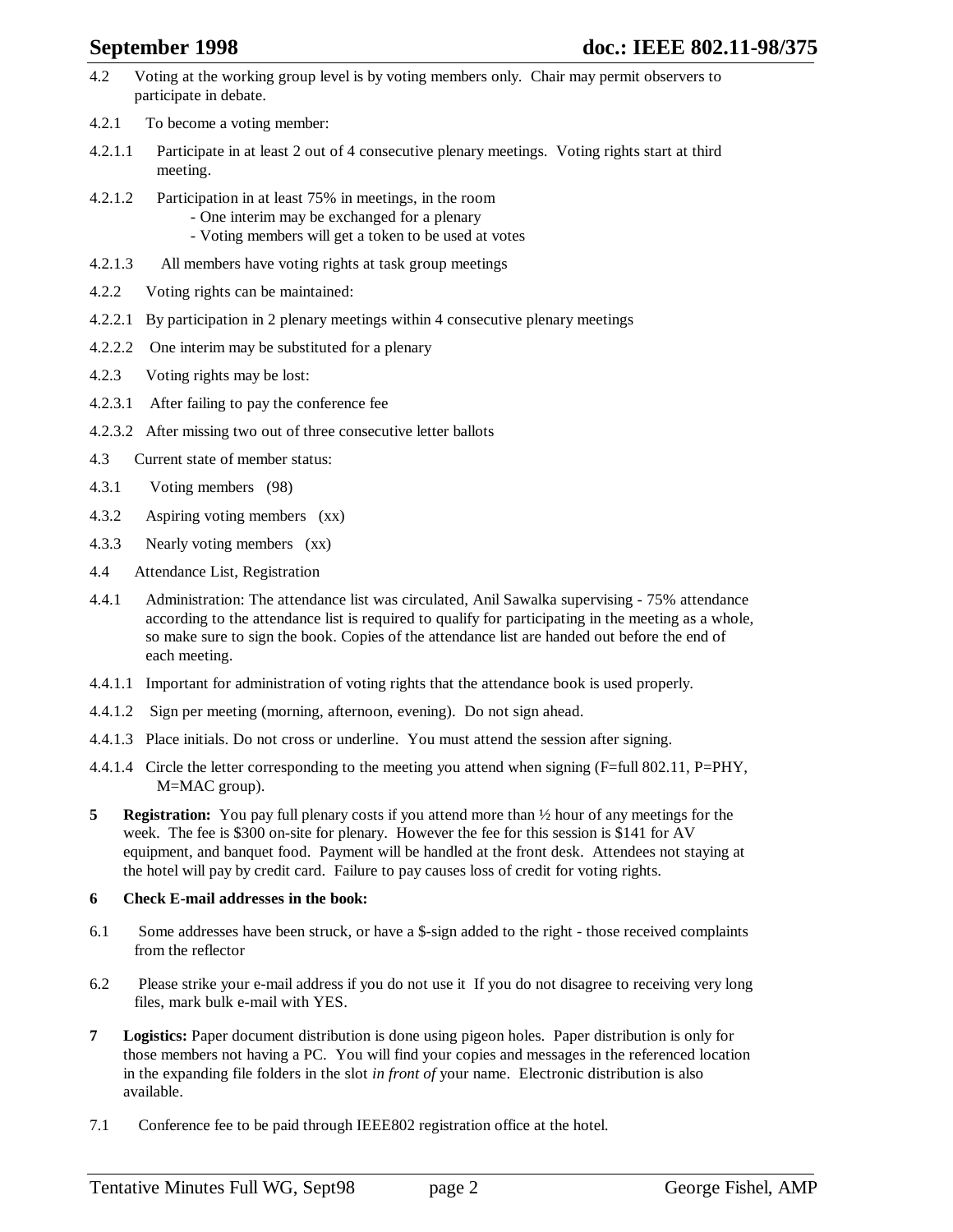- 7.2 Copying and collection of files is managed by Harry Worstel. Al Petrick assists in pigeonhole stuffing. Harry is also in charge of document numbers. Before a submission is presented, a document number must be assigned by Harry and a file copy on diskette in Office 95 submitted using the 802.11 templates for record and distribution. Each submitter must provide four (4) paper copies for pigeon hole distribution.
- 7.3 Coffee breaks at 10 AM and 3 PM. Noon to 1:00 PM lunch, printing is available in the hotel 802.11 office.
- 7.4 Document distribution: The primary dissemination of documentation is electronic file distribution. However three (3) mediums will be used. They are: a) 802.11 network b) flash memory card, c) diskettes.
- 7.5 Sign in for a slot, remember the letter and number (this is for members not having electronic access. Pigeon holes are file folders with a letter id on each folder and a number on each slot in each folder are numbered slots, each of which is 'owned' by a person. Each person owns slot in front of number.
- 7.6 All files must use the IEEE802.11 templates for word documents and PowerPoint. Vic Hayes updated the template for PowerPoint files.
- **8 IEEE Patent Policy** Vic Hayes, 802.11 chair explained the IEEE Patent Policy as per Clause 5 of the IEEE Standards By-Laws and per Clause 6.3 of the IEEE Standards Operations Manual. He specifically asked for notification from members of patents applicable to the Published standards or draft standard and that patent holders submit the requested statement.
- **9 Individual Representation** All attendees are representing themselves as individuals and not companies and/or any special organization.
- **10 Anti-Trust Laws** Discussion of prices are disallowed in 802.11 sessions, because of the threat of price fixing. The price fixing and discussions are governed by Anti-Trust Laws.

### **11 Other announcements**

- 11.1 Volunteers needed for the preparation of the mailing on Friday.
- 11.2 RevCOM text still needs to be completed. It is critical that the draft is completed in order to get final approval of the standard. Bob O'Hara found a volunteer from Eastman Kodak - Allen Habourling to manage and complete the RevCom editorials.
- 11.3 Attacks on spectrum in 5GHz globally. See document 98/313
- **12 Recognition**: No input at this time

### **13 Approval of the minutes of previous meetings**

- 13.1 Minutes of the LaJolla, California meeting approved 11-98/284. Minutes available on the web site and on the flash card. Minutes approval will be postponed until Wednesday plenary, as recommended by Vic Hayes chair. This will give the body time to review the final draft.
- **14** Voting membership count: There were 26 members in the room, 50% of the voting membership is needed for a quorum. At present 802.11 does NOT have a quorum.
- **15** Reports:
- 15.1 Report of the sponsor recomfirmation ballot
- 15.2 Report of Mondays Ex-Com meeting
- 15.3 Report of the See VICS NOTES on REVCOM status and CANADA status.
- **16 Review of Contributions:** The list of document submissions were reviewed by Vic Hayes.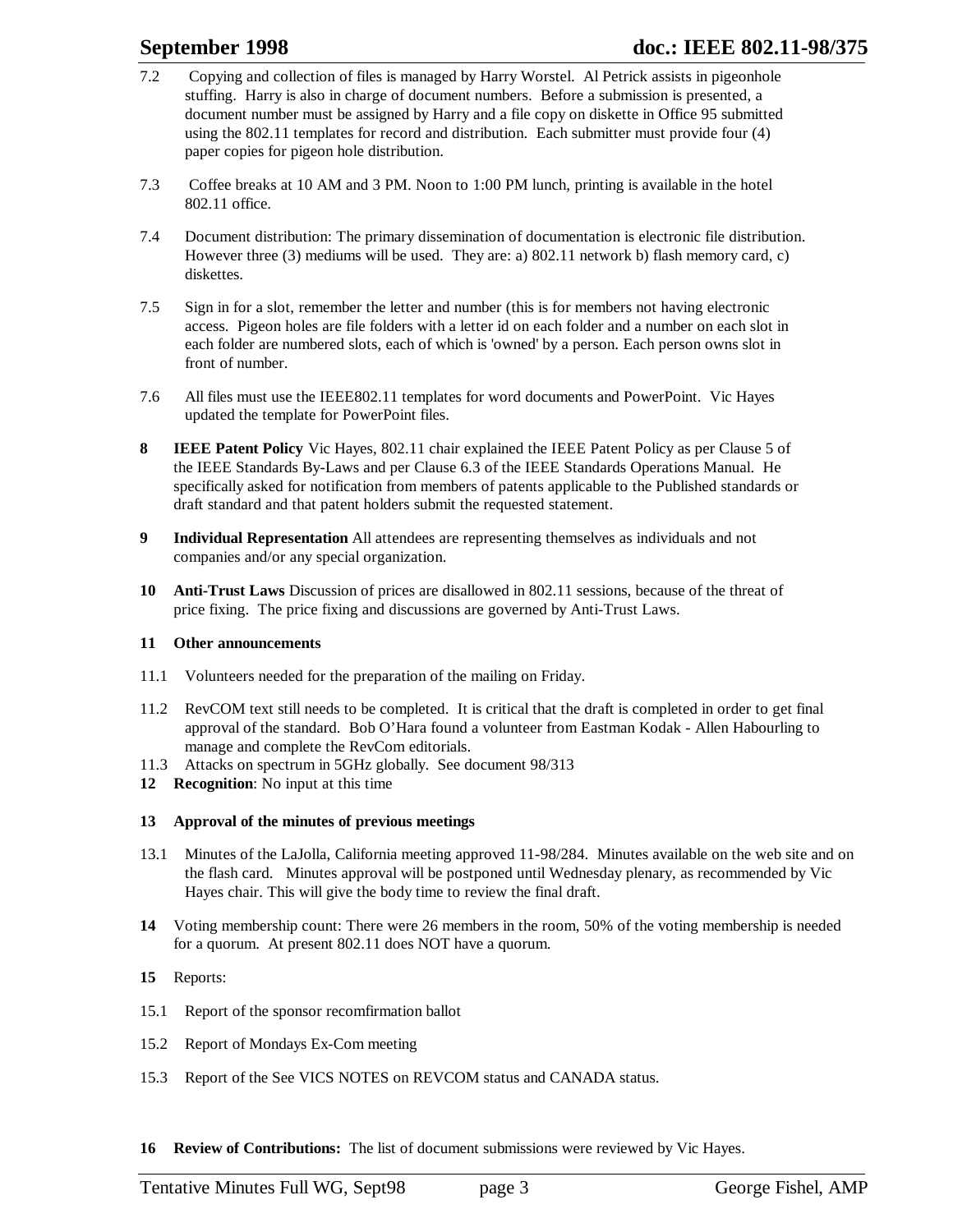- 16.1 98/300 through 98/307
- 16.2 also included are documents from ETSI-BRAN
- 16.3 Bluetooth liasion
- 16.4 Submission by Greg Ennis, Impact of Bluetooth on IEEE802.11.
- **17** Unfinished business
- 17.1 TGa
- 17.2 TGb
- 17.3 Study group WPAN
- 17.4 Comments to industry Canada
- **18 New Business**
- 18.1 5Ghz band characteristics
- 18.2 UK plans to licence the 2.45Ghz band
- 18.3 RF power for RFID in European 2.45Ghz band
- 18.4 Liason with ETSI-BRAN
- 18.5 Teleconference with ETSI excom IEEE Exec
- 18.6 Liaison with MMAC

### **Adoption of Agenda**

**MOTION #1: to approve the agenda as modified in document 11-98/245-r1, Moved by Anil Sawalka, Seconded by Carl Andren.**

**No discussion on the motion. Motion on the floor to vote. Motion passes: 23/0/0**

The Plenary *continued* with the modified agenda, next agenda item was Unfinished Business.

### **19 Unfinished Business**

- 19.1 TGa report given by Naftali Chayat, the task group plans to review the ETSI-BRAN letter and continue working on the draft text. Other issues include review of MMAC liasion. Comments: IBM sent a letter listing a 5GHz proposal to Naftali Chayat. Naftali sent a response however Vic Hayes plans review the *motion to reconsider.* New proposals need to 75% approval for reconsideration.
- 19.2 TGb report given by John Fakatselis; plans to review a few technical papers, review schedule and continue work on the draft text.
- 19.3 Study group WPAN updateDick Jai: Continue with work on the MAC issues and draft text for PAR.

### **20 New Business**

- 20.1 The 5Ghz band characteristics: Just a point of information by Vic Hayes. See document 98/313
- 20.2 RF power for RFID in Europe 2.45GHz band: Vic Hayes gave an update on the licensing issues. Vic is requesting support against the licensing, possible of rising monopolies, and the opposing threat to the unlicense world-wide band. Some discussion on this item. Don Johnson, Jim Baker and Al Petrick will draft a template for the 802.11 members to forward to the UK regulatory body.
- 20.3 RF power for RFID in Europe in 2.45GHz. Need volunteers to support this issue.
- 20.4 Liason with ETSI-BRAN. Naftali Chayat identified Jan Boer as the Liason between 802.11 and ETSI-BRAN.
- 20.5 Cooperation between ETSI-BRAN and other standards bodies. Update given by Vic Hayes.
- 20.6 Liason with MMAC. Update given by Marsahiro.
- **21** Adjourn for subgroups.
- **22** The plenary continued with the next agenda item.
- **23 Adjourn for Subgroups**
- **24 Meeting adjourned for the day by Vic Hayes at 11:00AM.**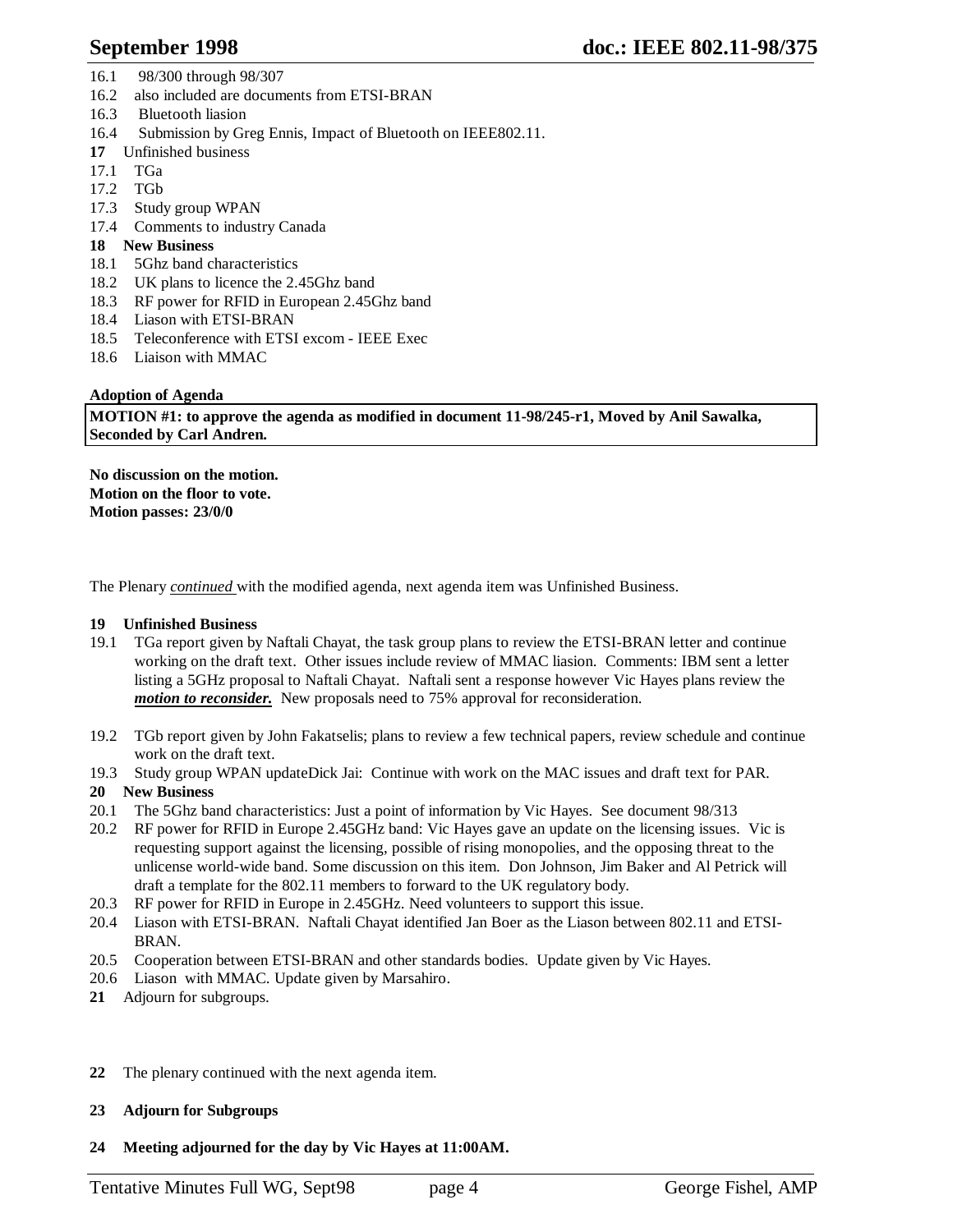**25** This was a verbal vote. Breakout into Task groups TGa and TGb as illustrated in the graphic outline.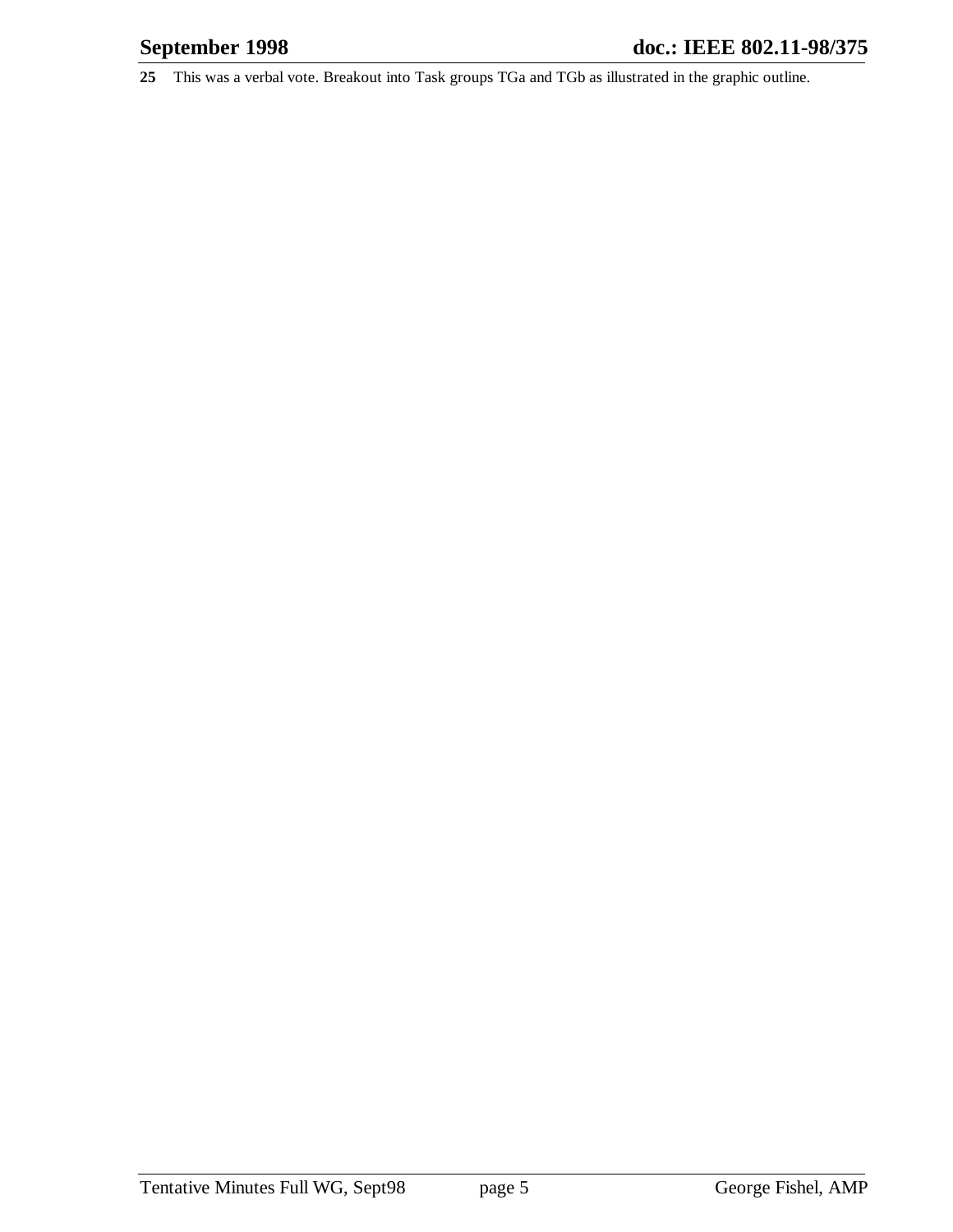## **Meeting Minutes Full Working Group Meeting 802.11 Wednesday, September 16,1998 Westford, MA**

- **26** Meeting called to order by the chair: Vic Hays at 13:05 Secretary, George Fishel present and ready to take the notes.
- **27** Introduction of members present: 20 members present. Additional members entered later for total of 38.
- **28** Agenda Update: Under new business items added:
- 28.1 "Impact Of Bluetooth"
- 28.2 "Multi-Rate is Broken"

**MOTION #2: to approve agenda as modified by: Al Petric/ Second: Aniel Sawalka**

**No discussion on the motion.**

**Motion on the floor to vote.**

**Motion carries 20-0-0**

### **29 Distribution of document**, LAN and flash card.

### **30 Report on the REVCOM meeting conducted Monday**

- 30.1 802.11 was not approved REVCOM because of missing Appendix C (State Machine).
- 30.2 Vic is working to add the missing items and send a 10 day ballot as per request Geoff Thompson.
- 30.3 Vic placed on agenda for later in this meeting.
- **31** Document from WiLAN
- **32** Old Business
- 32.1 Study Group Report WPAN
- 32.1.1 Review the results of the call for applications
- 32.1.2 Bluetooth special Intrest Group
- 32.1.3 Home RF Working Group Pitch
- 32.1.4 Discussion of the 802.11MAC Layer
- 32.1.5 Further the work of the SG and Plan for Albuquerque
- 32.2 Report by Naftali Chiatt or TGa
- 32.2.1 Talked about the activity to harmonise with BRAN
- 32.3 Report on TGb no report at this time.
- 32.4 Report on TGrev by Bob O'Hara
- 32.4.1 An objection to the 10 day ballot from RevCom by Bob O'Hara
- 32.4.2 Bob feels this is a delaying strategy by members of RevCom.

**Motion #3: To direct the state machine and IEEE editor to complete the editing of the 802.11 rev. as soon as possible so that a completely integrated version of 802.11 can be made available to EXCom in order to be approved at the next RevCom meeting. Bob O'Hara/Steuart Kerry**

**Discussion followed on the motion.**

**Motion on the floor to vote.**

**Motion carries 27-2-3**

32.1 Report on regulation by Don Johnson

32.1.1 Report on activity in Europe and a request to write letters to the British Radio Bureau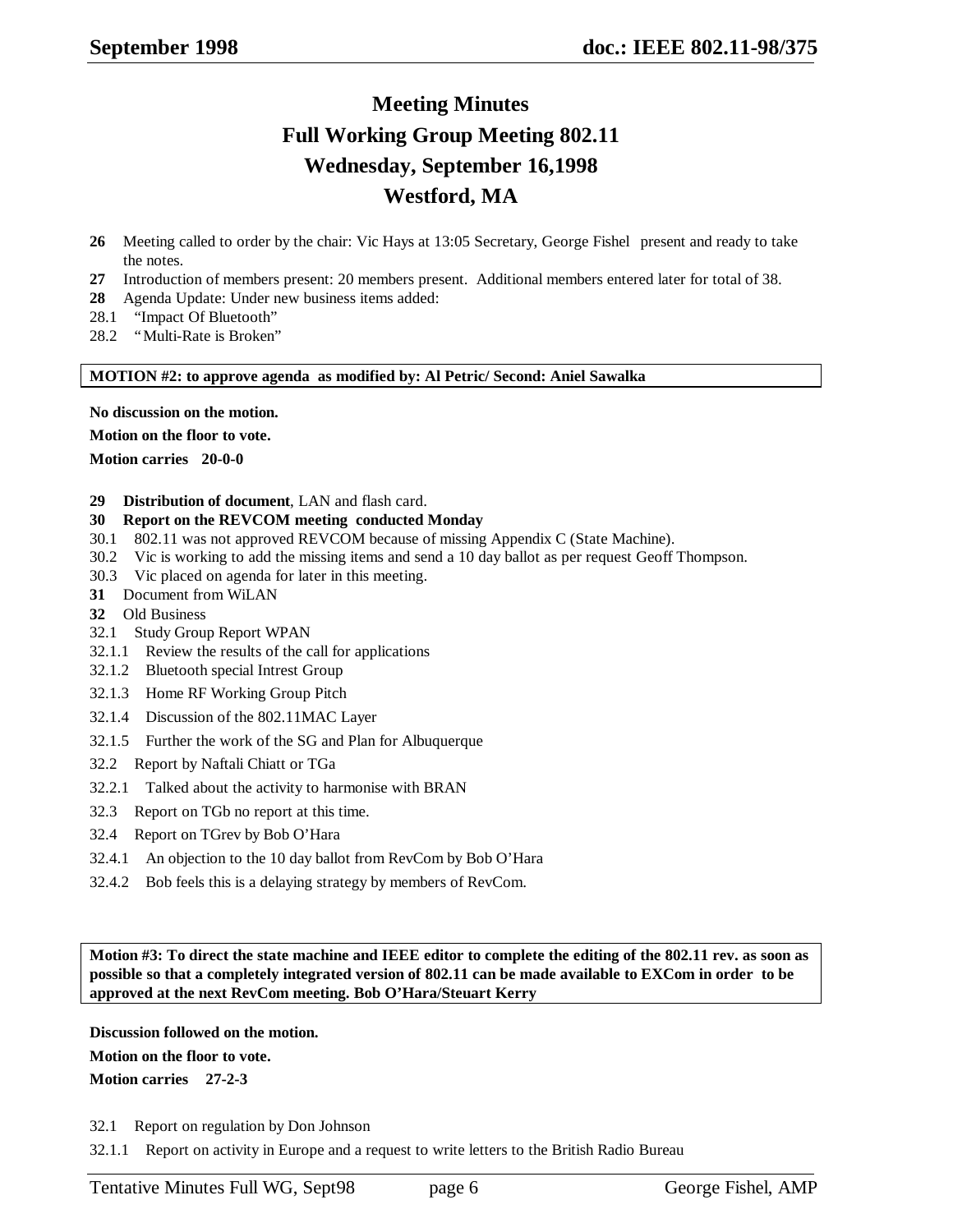32.2 Report on TGb by John Fakatselis

**Motion #4: To accept paper 98-302 as an option to the 802.11b 2.4Ghz high rate PHY draft without any of the mandatory elements described to either the transmit or receive side or any other areas that will impact the proposals in paper 98-314 with the exception of introducing an additional SFD to the short preamble proposal of paper 98-314 to recognise this optional mode. Motion by: John Fakatselis/Kieth Amundsen,**

**Discussion followed on the motion.**

**Motion on the floor to vote.**

**Motion carries 35-0-3**

- **33** New Business
- 33.1 ITU-R Issues
- 33.1.1 Report by George Fishel on ITU-R activity on RLAN activity and a call to help writing a paper to be presented to secure bandwidth at 5.2GHz.
- 33.1.2 Report by Al Petrick on the planning for the January  $11<sup>th</sup>$  interim meeting in Orlando, Flordia
- 33.1.3 Impact of Bluetooth on 802.11 LANs.
- 33.1.3.1 The presenter came to the conclusion that a Bluetooth device would have a major impact on 802.11 devices and could not operate in the same space.
- 33.1.4 Multi-rate Mechanism is Broken! By Anil Sanwalka
- 33.1.4.1 Anil listed problems but did not propose solutions.
- **34** Meeting concluded at 16:27

### **IEEE 802.11**

# **Friday, 18 September 1998 Westford Full Working Group Meeting Closing Plenary**

- **35** Meeting called to order by the chair: Vic Hays at 13:05 Secretary, George Fishel present and ready to take the notes. 16 members present.
- **36** Approval of agenda

**Motion #5: to approve the amended agenda by John Fakatselis/ Kazuhiro Okanoue**

**Discussion followed on the motion.**

**Motion on the floor to vote.**

**Motion carries 14-0-0**

**37** Report on the activities of TGa by John Fakatselis.

**Motion #6: to submit document 98-314.2 To the plenary with the appropriate editorial changes as instructed by TGb as the draft. by John Fakatselis/ Stuart Kerry**

**Discussion followed on the motion. Motion on the floor to vote. Motion carries 16-0-0**

**Motion #7: to submit the draft standard for TGb to WG 10 day letter ballot. By Greg Ennis/Anil**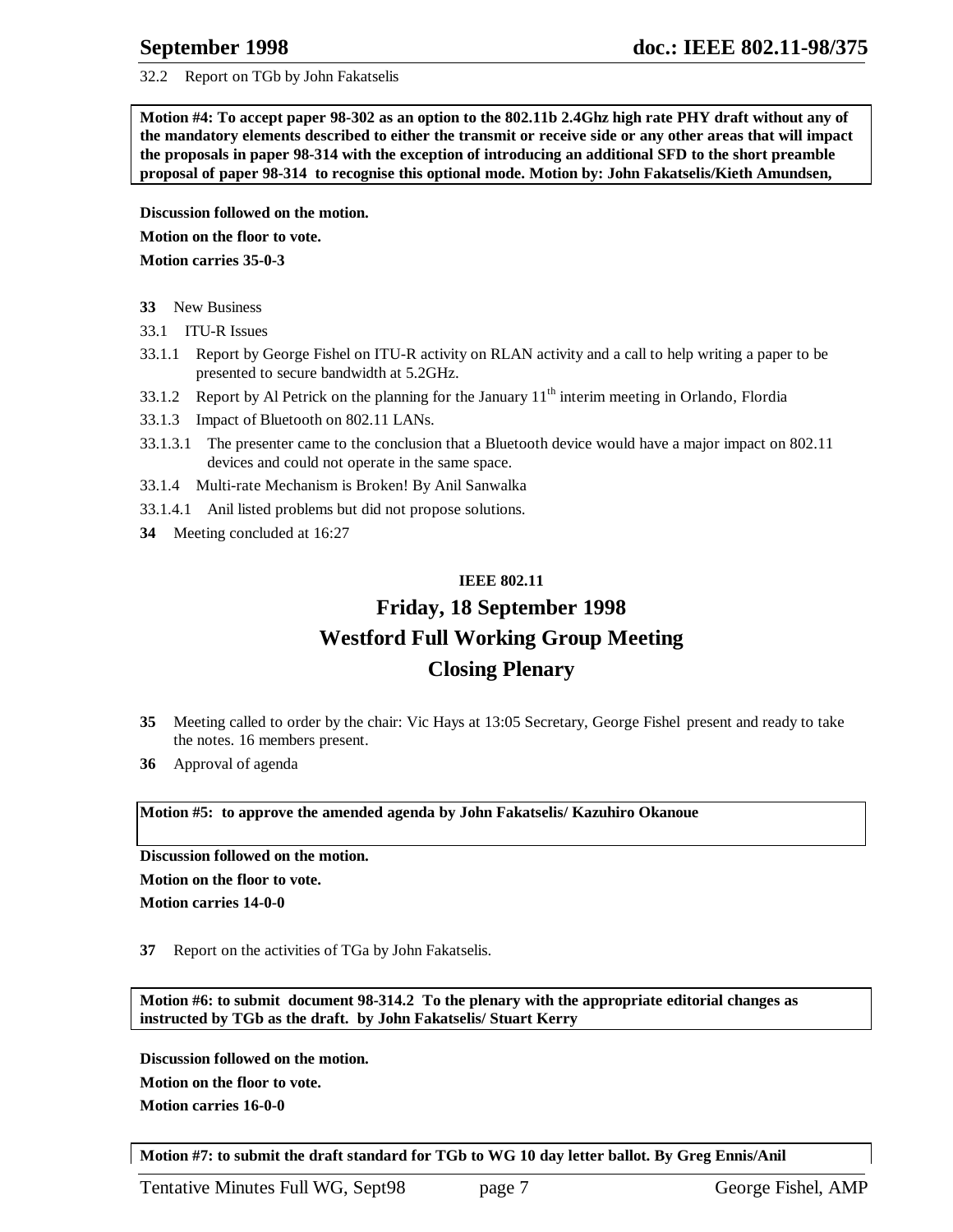#### **Sanwalka,.**

**Discussion followed on the motion.** TGb discussed this motion and it failed in the TGb meeting. John Fakatselis asked that this be put in the meeting notes.

**Motion on the floor to vote.**

**Motion carries 13-1-2**

**38** TGa Report by Naftali Chayat.

38.1 Channel spacing changed the 18MHz from 15 MHz. This will be more in line with BRAN and others.

**Motion #8: That the parameters presented in 98-329 be incorporated in the draft and be passed to ETSI BRAN for consideration. Naftali Chayat/Masahiro Morikura**

**Discussion followed on the motion. Motion on the floor to vote. Motion carries 14-0-2**

38.2 A small addition to the letter to Industry Canada and was forwarded to ExCom for action

**Motion #9: to approve motions numbered 4 (replacing time windowing specs with spectral mask and constellation accuracy), 7 ( to approve modulation accuracy text),8 (modulation specification changes), 9 (unbind frequency and clock accuracy), 10 (change to pre-amble accepting partially document 98/308) Naftali Chayat/Hitoshi Takanashi**

#### **Discussion followed on the motion.**

**Motion on the floor to vote.**

**Motion carries 12-0-3**

38.3 Information will be sent around on the reflector on the IBM proposal modulation method.

**Motion #10: that 802.11 issues a liaison letter to ETSI BRAN and offering the TGa as a candidate for their draft standard with the purpose of expediting the development of a common physical layer. Naftali Chayat/Masahiro Morikura**

**Discussion followed on the motion. Motion on the floor to vote.**

**Motion carries 16-0-0**

- **39** Report from the WPAM Study Group by Bob O'Hara for Bob Heile.
- **40** Question on IP from Wi-LAN and their offer for IP did not conform to IEEE regulations. Vic Hayse will check on this matter.
- **41** Objectives for the November meeting.
- 41.1 Interim meeting in Japan. Presentation on cost of having meeting in Japan. A straw ballot was taken to see how many people would like to go to Japan on the expensive option 5 and for the cheep option 13
- 41.2 Naftali also offered Israel as a meeting location for next year
- **42** New business
- 42.1 Letter to ARIB on Japan regulation at 2.4 GHz. Vic presented a draft letter and requested a motion.

**Motion #11: to send the liaison statement to ARIB with the draft of IEEE 802.11b. John Fakatselis/Kazuhiro Okanoue**

Tentative Minutes Full WG, Sept98 page 8 George Fishel, AMP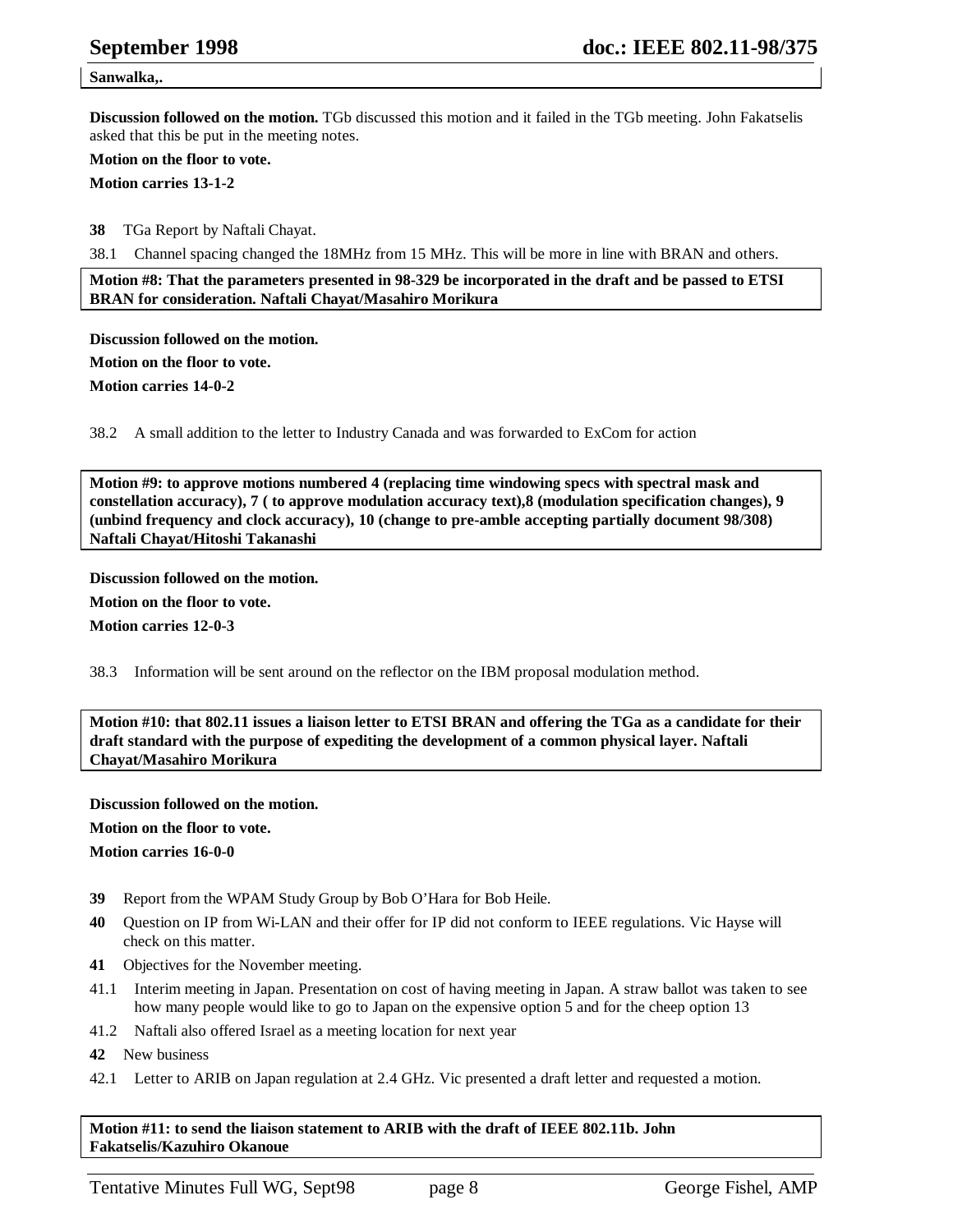### **Discussion followed on the motion.**

**Motion on the floor to vote.**

**Motion carries 15-0-0**

- **43 Next meeting** will be with IEEE 802 plenary November 9 to 13, 1998 at the Hyatt Regency Albuquerque, 330 Tijeras NW Albuquerque, NM 87102 Reservations: (800) 233-1234
- **44** Meeting adjourned.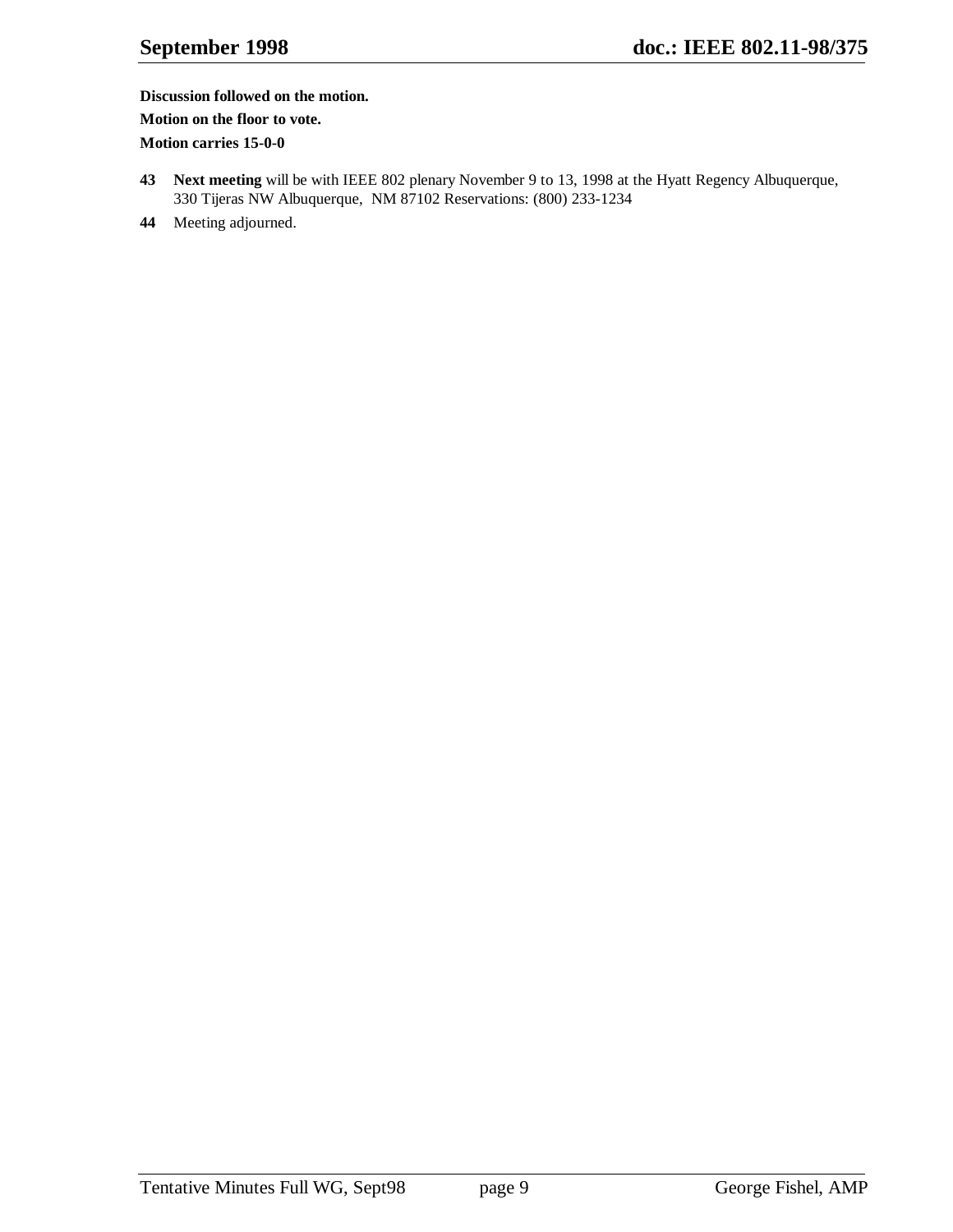# Attendance list for minutes Westford, MA

| <b>Full name</b>      |              | att. % memstatus company                   | phone              | e mail                               |
|-----------------------|--------------|--------------------------------------------|--------------------|--------------------------------------|
| Mr. Keith B. Amundsen | 100 voter    | Raytheon Company                           | $+15084901759$     | keith_b_amundsen@me.raytheon.co<br>m |
| Mr. Carl F. Andren    | 100 voter    | <b>HARRIS</b> Corporation                  | +1 407 724 7535    | candren@harris.com                   |
| Mr. James R. Baker    | 100 voter    | Bay Networks Inc.                          | +1 925 737 1646    | jbaker@baynetworks.com               |
| Mr. Thomas Blackadar  | 20 nonvoter  | Personal Electronic Devices<br>Inc.        | +1 781 237 6667    | tblackadar@pedinc.com                |
| Mr. Timothy J. Blaney | 80 voter     | Commcepts                                  | +1 530 273 3482    | tim@wireless-network.com             |
| Mr. Richard C. Braley | 40 aspirant  | Federal Express Corporation                | +1 901 375 6535    | rcbraley@fedex.com                   |
| Mr. Ronald Brockmann  | 40 voter     | No Wires Needed B.V.                       | +31 30 228 1245    | ronald.brockmann@nwn.nl              |
| Mr. Wesley Brodsky    | 100 voter    | Raytheon Company                           | +1 508 490 1616    | wesley_g_brodsky@res.raytheon.com    |
| Mr. Naftali Chayat    | 100 voter    | <b>BreezeCom</b>                           | +972 3 645 6262    | naftalic@breezecom.co.il             |
| Mr. Jim R. Chess      | 30 aspirant  | <b>XETRON</b> Corporation                  | +1 513 881 3332    | jimmyc@xetron.com                    |
| Mr. Harshal Chhaya    |              | 80 nonvoter Texas Instrument Inc.          | +1 972 917 2592    | hchhaya@ti.com                       |
| Mr. Larry Ciaccia     |              | 40 nonvoter HARRIS Corporation             | +1 407 729 5728    | lciaccia@harris.com                  |
| Mr. Ken Clements      | 90 aspirant  | Innovation on Demand                       | +1 408 353 5027    | Ken@InnovationOnDmnd.com             |
| Mr. Richard Eckard    | 100 aspirant | GTE Laboratories Inc.                      | +1 781 466 2780    | reckard@gte.com                      |
| Mr. Simon C. Ellis    |              | 20 nonvoter Intel Corporation              | +1 408 765 4461    | simon_c_ellis@ccm.sc.intel.com       |
| Mr. Greg Ennis        | 100 voter    |                                            | +1 408 358 5544    | gennis@mindspring.com                |
| Mr. John Fakatselis   | 100 voter    | <b>HARRIS</b> Corporation                  | +1 407 729 4733    | jfakat01@harris.com                  |
| Mr. George Fishel     | 90 voter     | AMP Inc.                                   | +1 717 810 4645    | grfishel@amp.com                     |
| Mr. John Fisher       | 80 voter     | Proxim Inc.                                | +1 650 526 3703    | johnf@proxim.com                     |
| Mr. Ian Gifford       | 14 voter     | AMP-M/A-COM Div.                           | +1 978 442 4650    | giffordi@amp.com                     |
| Mr. Tim Godfrey       | 100 voter    | Choice Microsystems                        | +1 913 706 3777    | tgodfrey@choicemicro.com             |
| Mr. Victor Hayes      | 100 voter    | <b>Lucent Technologies</b><br>Nederland    | +31 30 609 7528    | vichayes@lucent.com                  |
| Dr. Chris Heegard     | 80 voter     | <b>Alantro Communications</b>              | +1 707 521 3062    | heegard@alantro.com                  |
| Mr. Robert Heile      | 75 voter     | <b>GTE</b> Internetworking<br>Technologies | +1 617 873 4835    | bheile@bbn.com                       |
| Mr. Chris Henningsen  | 20 nonvoter  | <b>HARRIS</b> Corporation                  | +1 407 729 4529    | chenning@harris.com                  |
| Mr. Hans van der Hoek |              | 14 nonvoter No Wires Needed B.V.           |                    | hans@nwm.com                         |
| Mr. Donald C. Johnson | 90 voter     | WLAN Consulting Inc.                       | +1 937 434 8389    | johnsdb@aol.com                      |
| Mr. Tal Kaitz         | 100 nonvoter | <b>BreezeCom</b>                           | +972 3 6456273/262 | talk@breezecom.co.il                 |
| Mr. Dean M. Kawaguchi | 40 voter     | Symbol Technologies Inc.                   | $+1$ 408 369 2629  | deank@psd.symbol.com                 |
| Mr. Stuart J. Kerry   | 100 voter    | OK-Brit                                    | +1 408 267 4680    | stuart@ok-brit.com                   |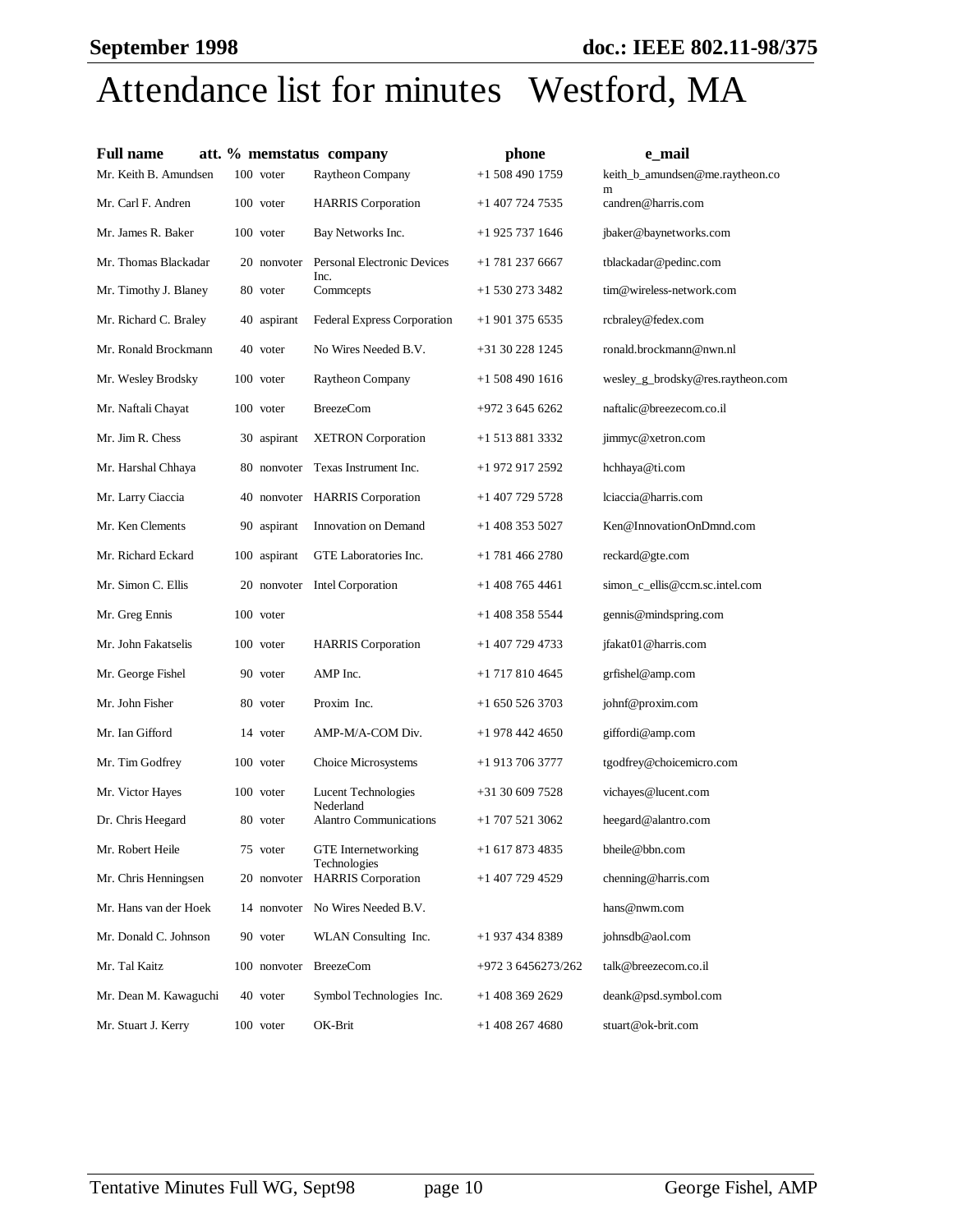# Attendance list for minutes Westford, MA

| <b>Full name</b>              |                    | att. % memstatus company                         | phone                   | e mail                          |
|-------------------------------|--------------------|--------------------------------------------------|-------------------------|---------------------------------|
| Mr. Patrick Kinney            | 70 voter           | Intermec Technologies<br>Corp. (Norand)          | +1 319 369 3593         | kinneypw@norand.com             |
| Mr. Bruce P. Kraemer          | 80 voter           | <b>HARRIS</b> Corporation                        | +1 407 729 5683         | bkraemer@harris.com             |
| Mr. Stanley Ling              |                    | 80 nonvoter Alantro Communications               | +1 707 521 3071         | sling@alantro.com               |
| Mr. Daniel R. McGlynn         | 80 nonvoter        | Symbol Technologies Inc.                         | +1 516 738 4627         | mcglynn@symbol.com              |
| Mr. Michael D. McInnis        | 90 voter           | The Boeing Company                               | +1 425 865 2840         | michael.d.mcinnis@boeing.com    |
| Dr. Masahiro Morikura         | 90 voter           | NTT Wireless Systems Labs.                       | +81 468 59 3132         | morikura@mhosun.wslab.ntt.co.jp |
| Dr. Richard van Nee           | 100 voter          | Lucent Technologies<br>Nederland                 | +31 30 609 7412         | vannee@lucent.com               |
| Mr. Jerry O'Brien             | 90 nonvoter        | Silicon Systems Ltd.                             | +353 1 402 5700         | jerry.obrien@ssl.ie             |
| Mr. Bob O'Hara                | 100 voter          | Informed Technology Inc.                         | +1 408 986 9596         | bob@informed-technology.com     |
| Mr. Larry P. Ochs             | 40 aspirant        | <b>XETRON</b> Corporation                        | +1 513 881 3266         | larryo@xetron.com               |
| Mr. Kazuhiro Okanoue          | 100 voter          | NEC Corporation                                  | +81 44 856 2255         | okanoue@ccm.cl.nec.co.jp        |
| Mr. Al Petrick                | 75 voter           | <b>HARRIS</b> Corporation                        | +1 407 729 4944         | apetrick@harris.com             |
| Mr. John Priestley            | 90 nonvoter        | Symbionics                                       | +44 1223 421025         | jdp@sumbionics.co.uk            |
| Mr. Rüdiger Rabe              | 50 nonvoter        | Teklogix                                         |                         | rrabe@teklogix.com              |
| Mr. Jon Rasmussen             | 60 aspirant        | Intermec Technologies<br>Corp. (Norand)          | +1 319 369 3508         | rasmussj@norand.com             |
| Dr. Stanley A. Reible         | 75 voter           | Micrilor Inc.                                    | +1 781 246 0103<br>X105 | reible@compuserve.com           |
| Mr. Kent G. Rollins           | 70 voter           | <b>HARRIS</b> Corporation                        | +1 407 729 5133         | krollins@harris.com             |
| Dr. Robert D. Rood            | 14 nonvoter        | GTE Laboratories Inc.                            | +1 781 466 2025         | rrood@gte.com                   |
| Mr. Chandos Rypinski          | 40 voter           | <b>Ubiquity Communication</b>                    | +1 707 792 5390         | rypinski@microweb.com           |
| Mr. Anil K. Sanwalka          | 100 voter          | <b>Neesus Datacom Consultants</b>                | +1 416 754 8007         | anil@neesus.com                 |
| Dr. Kamel M. Shaheen          | 40 nonvoter Nortel |                                                  | +1 972 684 5117         | marwa@nortel.com                |
| Dr. Tie-Jun Shan              | 60 voter           | Lucent Technologies                              | +1 732 949 1721         | tjs@lucent.com                  |
| Mr. Jacob Sharony             | 40 aspirant        | Symbol Technologies Inc.                         | +1 516 738 5788         | sharony@symbol.com              |
| Dr. Stephen J.<br>Shellhammer | 50 voter           | Symbol Technologies Inc.                         | +1 516 738 4302         | shell@symbol.com                |
| Mr. Matthew B.<br>Shoemake    | 80 voter           | <b>Alantro Communications</b>                    | +1 707 521 3067         | shoemake@alantro.com            |
| Mr. Hitoshi Takanashi         | 100 voter          | NTT Wireless Systems Labs.                       | +81 468 59 3471         | takanasi@pcs.wslab.ntt.co.jp    |
| Mr. Mike Trompower            | 70 voter           | <b>Aironet Wireless</b><br>Communications Inc.   | +1 330 664 7920         | mtrom@aironet.com               |
| Mr. Tom Tsoulogiannis         | 100 voter          | <b>Neesus Datacom Consultants</b>                | +1 416 754 8007         | tomt@neesus.com                 |
| Mr. Udo Wachsmann             |                    | 80 nonvoter Ericsson Eurolab<br>Deutschland GmbH | +49 911 5217 470        | udo.wachsmann@eedn.ericsson.se  |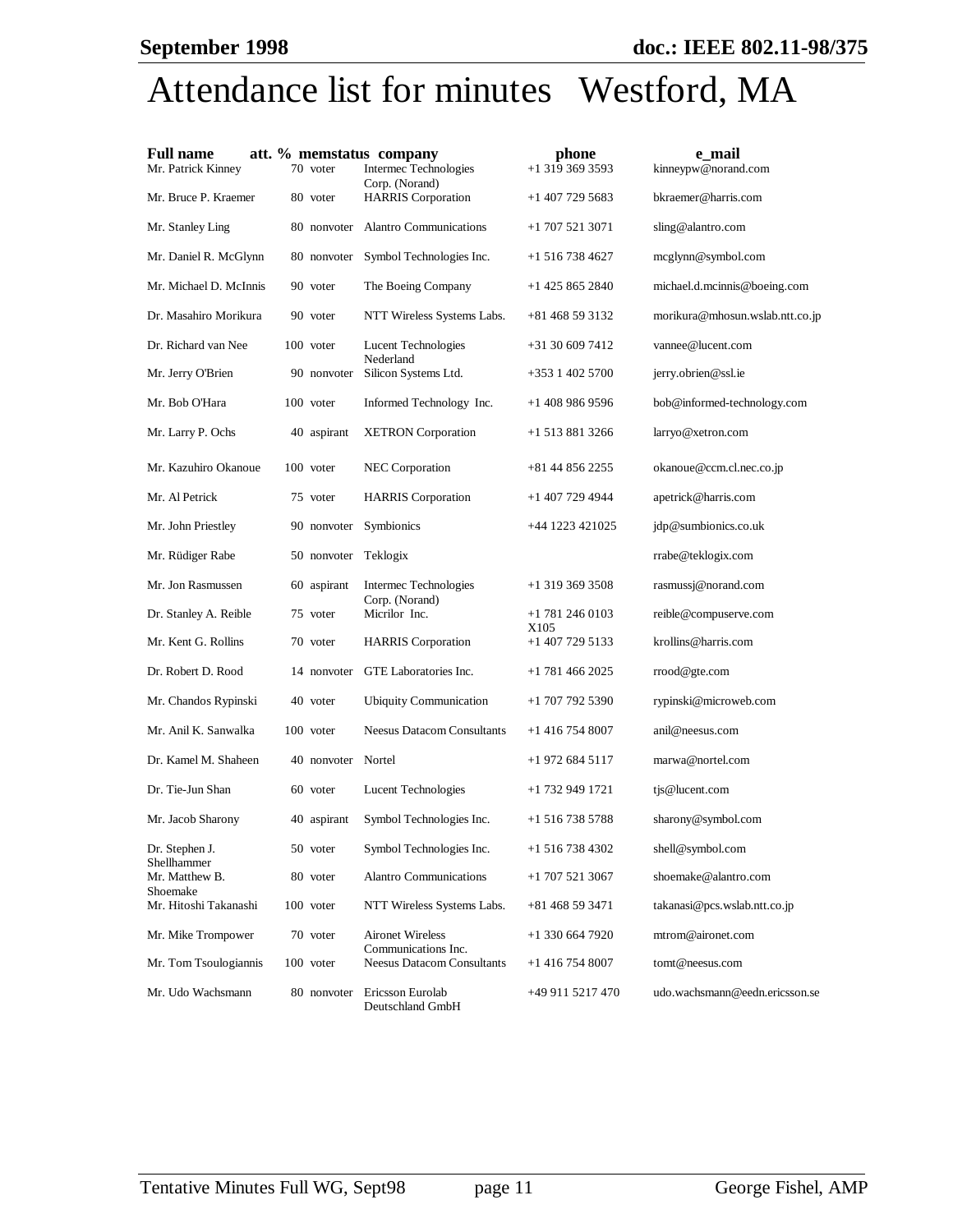# **September 1998 doc.: IEEE 802.11-98/375**

| <b>Full name</b>            |             | att. % memstatus company     | phone                     | e mail                   |
|-----------------------------|-------------|------------------------------|---------------------------|--------------------------|
| Mr. Mark Webster            | 80 voter    | <b>HARRIS</b> Corporation    | $+1$ 407 724 7537         | mwebster@harris.com      |
| Mr. Harry Worstell          | 90 voter    | <b>AT&amp;T</b> Laboratories | $+19733867856$            | hworstell@att.com        |
| Mr. Lawrence W. Yonge<br>Ш  | 80 aspirant | <b>Intellon Corporation</b>  | $+1$ 352 237 7416<br>X358 | larry.yonge@intellon.com |
| Mr. Steven A.<br>Zelubowski | 75 voter    | AMP-M/A-COM Div.             | $+19784424621$            | zelubows@macom.com       |
| Mr. Jim Zyren               | 70 voter    | <b>HARRIS</b> Corporation    | $+14077294177$            | jzyren@harris.com        |